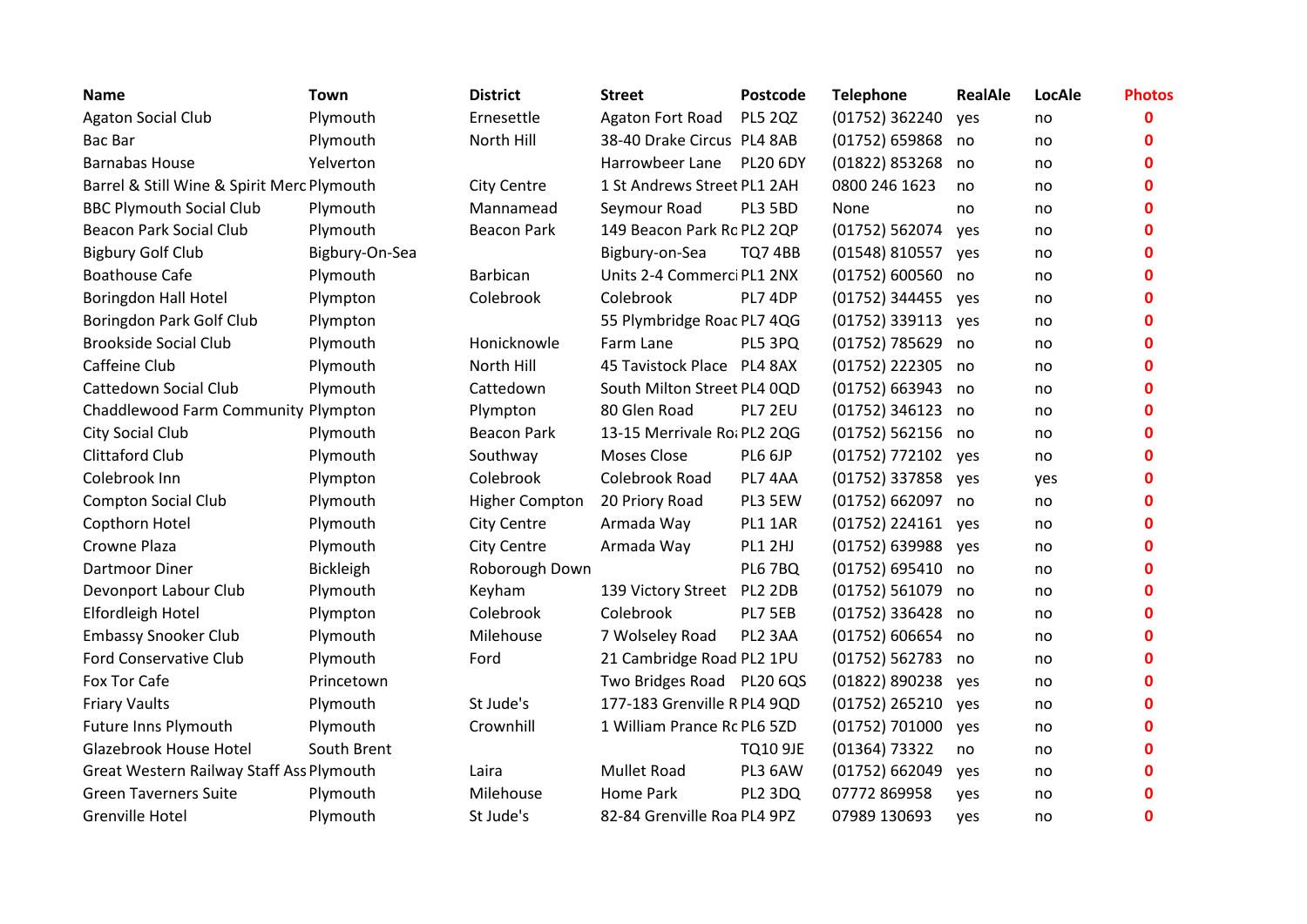| <b>Grosvenor Hotel</b>                    | Plymouth         | The Hoe                      | 7-9 Elliot Street            | PL1 2PP         | (01752) 260411 no  |     | no | $\mathbf 0$  |
|-------------------------------------------|------------------|------------------------------|------------------------------|-----------------|--------------------|-----|----|--------------|
| <b>GWR Railway Club</b>                   | Plymouth         | Pennycomequick 3 Stuart Road |                              | PL3 4EB         | (01752) 661392 no  |     | no | 0            |
| <b>Harrabeer Country House</b>            | Yelverton        |                              | Harrowbeer Lane              | <b>PL20 6EA</b> | (01822) 853302 yes |     | no | $\mathbf{0}$ |
| Horn of Plenty Country House H Gulworthy  |                  |                              | Gulworthy                    | PL19 8JD        | (01822) 832528 no  |     | no | $\mathbf{0}$ |
| Hotel Endsleigh                           | Milton Abbot     |                              |                              | <b>PL19 0PQ</b> | (01822) 870000 no  |     | no | 0            |
| Hurdwick Golf Course & Club               | Tavistock        |                              | <b>Tavistock Hamlets</b>     | <b>PL19 OLL</b> | (01822) 612746 no  |     | no | 0            |
| <b>IBIS Plymouth</b>                      | Plymouth         | Forder Valley                | Longbridge Road              | PL6 8LR         | (01752) 601807 no  |     | no | O            |
| <b>Imperial Guest House</b>               | Plymouth         | The Hoe                      | 3 Windsor Villas, Lo PL1 2QD |                 | (01752) 227311     | yes | no | 0            |
| Invicta Hotel                             | Plymouth         | The Hoe                      | 11-12 Osbourne Pla PL1 2PU   |                 | (01752) 664997 no  |     | no | 0            |
| Ivybridge Constitutional Club             | <b>lvybridge</b> |                              | 1 Blatchford Road            | <b>PL21 0AD</b> | (01752) 893379     | ves | no | $\mathbf{0}$ |
| Ivybridge RFC                             | Ivybridge        | Filham                       | Cross-in-Hand                | <b>PL21 OLR</b> | (01752) 894392     | yes | no | $\Omega$     |
| Jury's Inn                                | Plymouth         | <b>City Centre</b>           | 50 Exeter Street             | PL4 0AZ         | (01752) 631000 no  |     | no | 0            |
| Keyham Barton Conservative CluPlymouth    |                  | Keyham                       | 44 Station Road              | PL2 1NQ         | (01752) 562615 no  |     | no | 0            |
| Kitley House Hotel & Restaurant Yealmpton |                  |                              | <b>Kitley Estate</b>         | PL8 2NW         | (01752) 881555 no  |     | no | O            |
| Langdon Court Hotel                       | Wembury          |                              | Adams Lane                   | PL9 ODY         | (01752)862358      | yes | no | O            |
| Legacy Plymouth International I Plymouth  |                  | Crabtree                     | <b>Marsh Mills</b>           | PL6 8NH         |                    | no  | no | 0            |
| Lewtrenchard Manor Hotel                  | Lydford          | Lewdown                      |                              | <b>EX20 4PN</b> | (01566) 783222     | no  | no | 0            |
| Lord's Cafe                               | Princetown       |                              | <b>Tavistock Road</b>        | <b>PL20 6QE</b> | (01822) 890407     | no  | no | 0            |
| Lydford Country House Hotel               | Lydford          |                              |                              | <b>EX20 4AU</b> | (01822) 820347     | no  | no | O            |
| Mainstone Community Associat Plymouth     |                  | Mainstone                    | <b>Pattinson Drive</b>       | PL6 8RU         | (01752) 768068     | ves | no | 0            |
| Mannamead Lawn Tennis Club                | Plymouth         | Mannamead                    | <b>Eggbuckland Road</b>      | PL3 5JR         | (01752) 665510     | no  | no | 0            |
| Maritime Social Club                      | Plymouth         | Keyham                       | 6-8 Saltash Road             | <b>PL2 1QT</b>  | None               | no  | no | O            |
| <b>Mayflower Sailing Club</b>             | Plymouth         | Barbican                     | Phoenix Wharf                | PL1 2NX         | (01752) 662526 no  |     | no | 0            |
| Modbury Club                              | Modbury          |                              | 31 Church Street             | <b>PL21 0QR</b> | (01548) 830991 no  |     | no | ი            |
| <b>New Continental Hotel</b>              | Plymouth         | Millbay                      | Millbay Road                 | PL1 3LD         | (01752) 276798 no  |     | no | $\mathbf 0$  |
| Octagon Social Club                       | Plymouth         | <b>Union Street</b>          | 7 Octagon                    | PL1 1TU         | (01752) 673401 no  |     | no | $\mathbf{0}$ |
| Old School Guest House                    | Horrabridge      |                              | Whitchurch Road              | <b>PL20 7TT</b> | (01822) 852437 no  |     | no | O            |
| Park Inn, The                             | Smithaleigh      | Nr Plympton                  | Smithaleigh                  | PL7 5AX         | (01752) 893194 no  |     | no | 0            |
| Pennycross Social Club                    | Plymouth         | Pennycross                   | Ham Drive                    | PL2 3NG         | (01752) 771367 no  |     | no | 0            |
| Plymouth (Sir Francis Drake) Bov Plymouth |                  | Mannamead                    | <b>Whiteford Road</b>        | PL3 5LZ         | (01752) 662294     | no  | no | $\Omega$     |
| Plymouth Argyle Football Club             | Plymouth         | Milehouse                    | Home Park                    | PL2 3DQ         | (01752) 562561     | yes | no | O            |
| <b>Plymstock Bowling Club</b>             | Plymstock        |                              | 69 Furzehatt Road            | <b>PL9 8QY</b>  | (01752) 402166 no  |     | no | $\bf{0}$     |
| Plymstock Club                            | Plymstock        |                              | 2 Dean Hill                  | PL9 9AA         | (01752) 406702 yes |     | no | $\mathbf 0$  |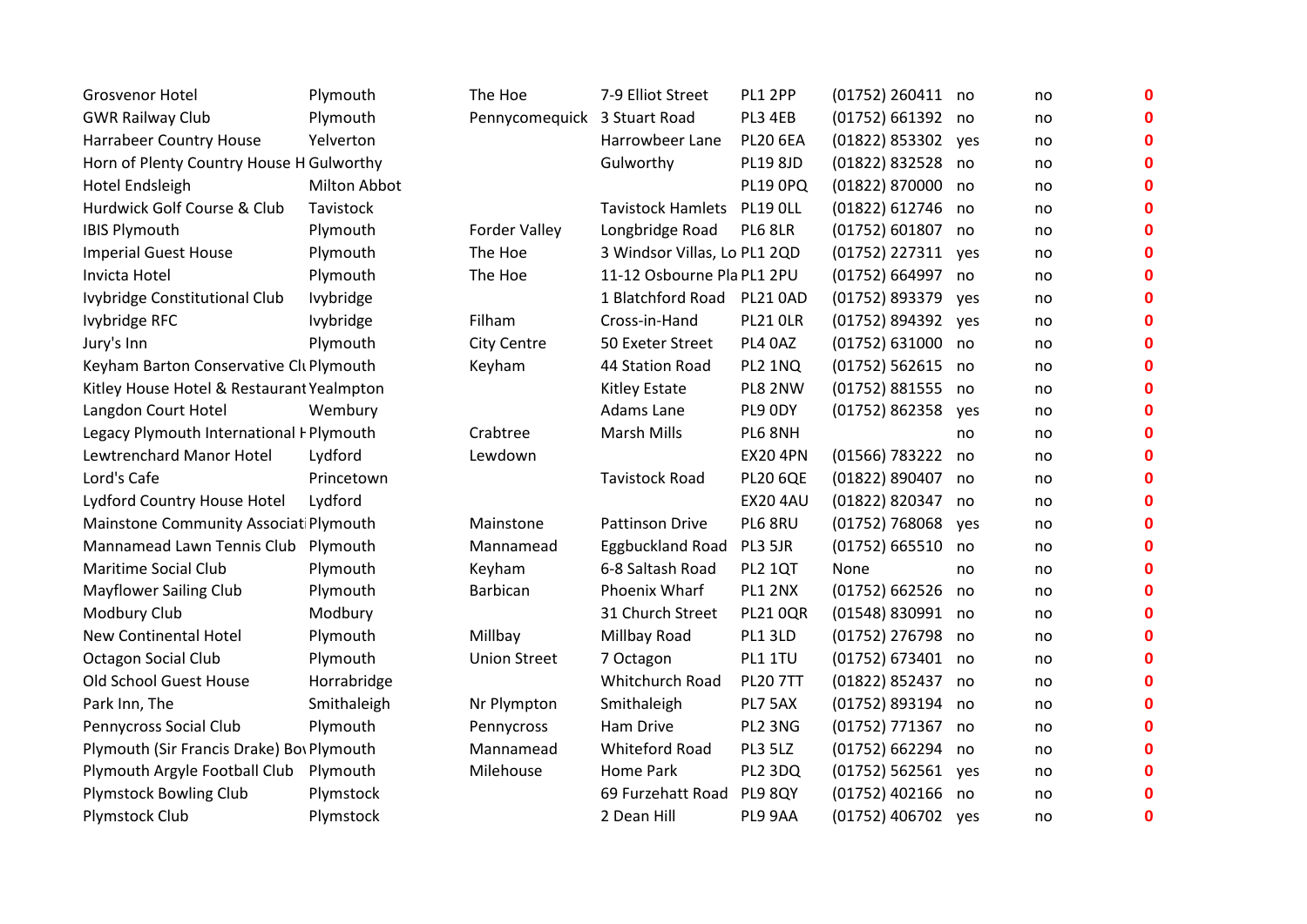| Popworld                                   | Plymouth           | <b>Union Street</b>               | 18 Union Street                                 | PL1 2SR         | (01752) 667171     | no  | no | $\mathbf 0$  |
|--------------------------------------------|--------------------|-----------------------------------|-------------------------------------------------|-----------------|--------------------|-----|----|--------------|
| Premier Inn (Plymouth City)                | Plymouth           | Coxside                           | 1 Lockyers Quay                                 | PL4 ODX         | None               | no  | no | $\mathbf 0$  |
| Premier Inn City Centre (Sutton Plymouth   |                    | Coxside                           | 28 Sutton Road                                  | PL4 OHX         | None               | no  | no | $\mathbf 0$  |
| Premier Inn Plymouth East                  | Plymouth           | Crabtree                          | 300 Plymouth Road PL3 6RW                       |                 | None               | no  | no | $\mathbf 0$  |
| Pryzm                                      | Plymouth           | Coxside                           | Barbican Approach PL4 OLG                       |                 |                    | no  | no | $\mathbf 0$  |
| <b>Quality Hotel Plymouth</b>              | Plymouth           | The Hoe                           | Cliff Road                                      | PL1 3DL         | (01752) 507800     | no  | no | $\mathbf 0$  |
| RAOB Club & Institute                      | Plymouth           | North Hill                        | 41 North Hill                                   | PL4 8EZ         | (01752) 205031     | yes | no | $\mathbf 0$  |
| River Cottage Canteen & Deli               | Plymouth           | Royal William Yard The Brewhouse  |                                                 | <b>PL1 3QQ</b>  | (01752) 252702     | yes | no | $\mathbf 0$  |
| Royal British Legion Plympton              | Plympton           | Plympton                          | 41 Market Road                                  | <b>PL7 1QW</b>  | (01752) 343771     | ves | no | $\mathbf 0$  |
| Royal Plymouth Corinthian Yach Plymouth    |                    | The Hoe                           | Madeira Road                                    | PL1 2NY         | (01752) 664327     | yes | no | $\mathbf 0$  |
| Royal Western Yacht Club                   | Plymouth           |                                   | Queen Anne's Batt Queen Anne's Batte PL4 OLP    |                 | (01752) 660077     | no  | no | $\mathbf 0$  |
| Saltrum Club                               | Plymouth           | St Jude's                         | 52-54 Salisbury Roa PL4 8SY                     |                 | (01752) 662420     | no  | no | $\mathbf 0$  |
| Ship Inn                                   | Morwellham Quay    | Nr Tavistock                      | Morwellham Quay PL19 8JL                        |                 | (01822) 832803     | yes | no | $\mathbf 0$  |
| St Elizabeth's House                       | Plympton           |                                   | Plympton St Mauri Longbrook Street              | PL7 1NJ         | (01752) 344840     | yes | no | $\mathbf 0$  |
| St Johnston's Sports & Social Clu Plymouth |                    | Keyham                            | 154 Saltash Road                                | <b>PL2 2BE</b>  |                    | no  | no | $\mathbf 0$  |
| Staddon Heights Golf Club                  | Down Thomas        |                                   | <b>Staddon Heights</b>                          | PL9 9SP         | (01752) 402475     | yes | no | $\mathbf 0$  |
| Steel Brew Co Taproom                      | Plymouth           |                                   | Royal William Yarc Mills Bakery Buildin PL1 3RP |                 | 07976 503844       | no  | no | $\mathbf{0}$ |
| <b>Stuart Road Social Club</b>             | Plymouth           |                                   | Pennycomeguick 21-23 Stuart Road PL3 4EB        |                 | (01752) 661416     | no  | no | $\mathbf 0$  |
| Sutton Social Club/Angel Club              | Plymouth           | St Jude's                         | 92 Embankment Ro PL4 9HY                        |                 | None               | no  | no | $\mathbf 0$  |
| <b>Tavistock Conservative Club</b>         | Tavistock          |                                   | Drake Road                                      | <b>PL19 0AU</b> | (01822) 613189     | yes | no | $\mathbf 0$  |
| <b>Tavistock Golf Club</b>                 | Tavistock          |                                   | Down Road                                       | <b>PL19 9AQ</b> | (01822) 612344     | ves | no | $\mathbf 0$  |
| Terra Nova Cafe                            | Plymouth           | Devonport                         | 41, Chapel Street                               | PL1 4DU         |                    | no  | no | $\mathbf 0$  |
| <b>Terrace Cafe</b>                        | Plymouth           | The Hoe                           | Madeira Road                                    | <b>PL1 2NY</b>  | (01752) 603533     | no  | no | $\mathbf 0$  |
| Thirst                                     | Plymouth           | Barbican                          | 142 Vauxhall Street PL4 OER                     |                 | (01752) 262592     | no  | no | $\mathbf 0$  |
| <b>Too Hoppy</b>                           | Tavistock          |                                   | 30 Brook Street                                 | <b>PL19 OHE</b> | (01822) 851856     | no  | no | $\mathbf 0$  |
| University of Plymouth Students Plymouth   |                    | <b>City Centre</b>                | <b>Drake Circus</b>                             | PL4 8AA         |                    | yes | no | $\mathbf 0$  |
| Victoria Social Club                       | <b>Bere Alston</b> |                                   | <b>Station Road</b>                             | <b>PL20 7EJ</b> | (01822) 840493     | yes | no | $\mathbf 0$  |
| Walkabout                                  | Plymouth           | <b>Union Street</b>               | 5 Union Street                                  | <b>PL1 2SU</b>  | (01752) 825650     | no  | no | $\mathbf 0$  |
| Waterfront Bar & Restaurant                | Bigbury-On-Sea     | Challaborough                     | Challaborough Bay ITQ7 4HU                      |                 | (01548) 810771     | yes | no | $\mathbf 0$  |
| Waypoint Bar & Bistro                      | Plymouth           | Queen Anne's Batt Marine Building |                                                 | PL4 OLP         | (01752) 257772     | yes | no | $\mathbf 0$  |
| West Devon Club                            | Tavistock          |                                   | 3 Abbey Place                                   | <b>PL19 0AB</b> | (01822) 613025     | yes | no | $\mathbf 0$  |
| Woodland Fort Community Cent Plymouth      |                    | Honicknowle                       | Crownhill Road                                  | <b>PL5 3SQ</b>  | (01752) 703180     | yes | no | $\mathbf 0$  |
| Yelverton Golf Club                        | Yelverton          |                                   | <b>Golf Links Road</b>                          | <b>PL20 6BN</b> | (01822) 852824 yes |     | no | $\mathbf 0$  |